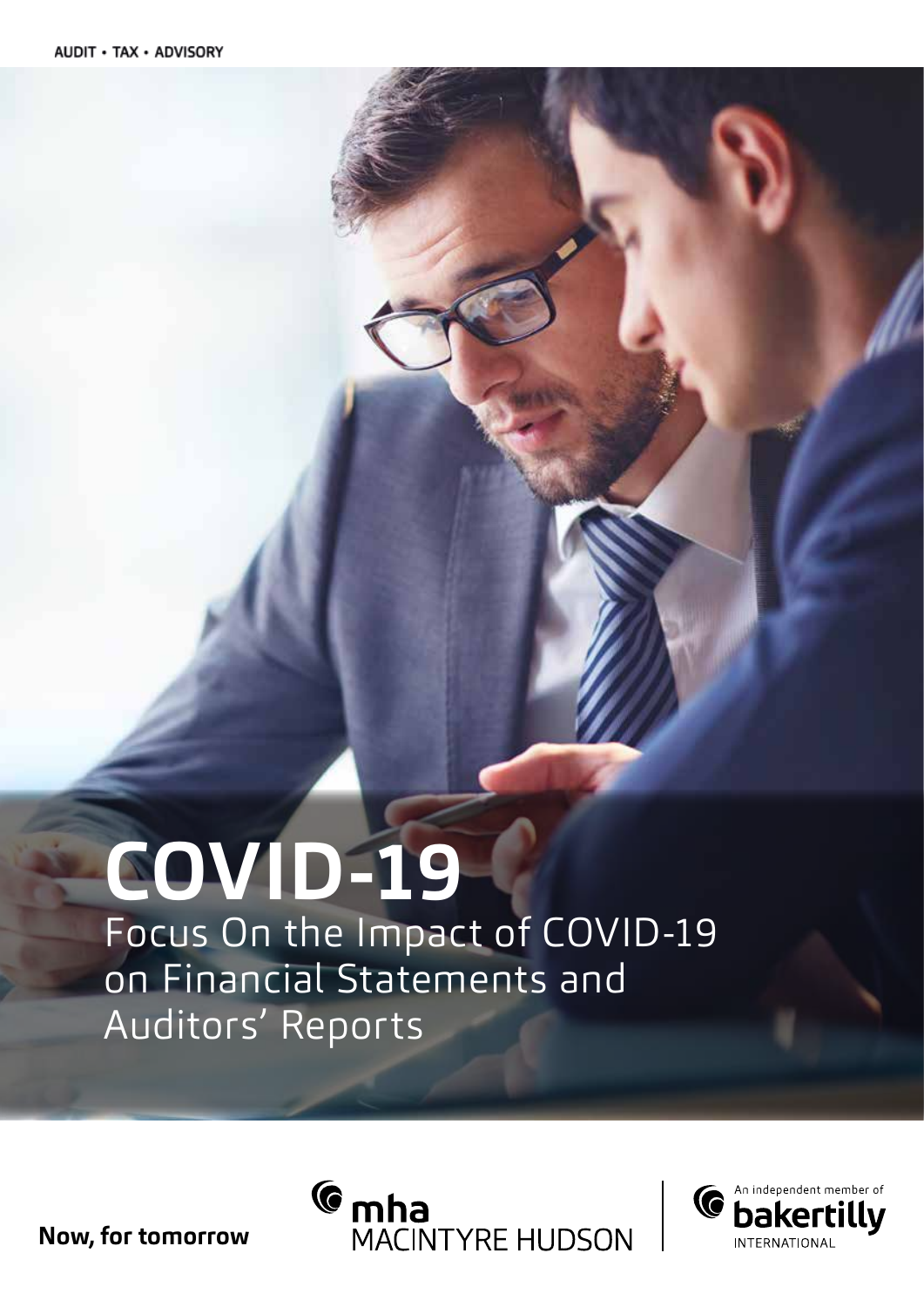## **COVID-19**

Companies are facing many uncertainties connected with the COVID-19 outbreak. These are affecting their current situation and are also likely to affect their prospects for a considerable period of time. This guide sets out the factors that need to be considered and addressed when preparing the annual financial statements of a company in the current circumstances, and the potential implications for the audit report.

It is important to note that there are very few absolutes. Every business needs to consider its own specific circumstances. Some industries and / or some businesses are not as adversely affected as others by the current restrictions and likely knock-on effects to the wider economy, so an appropriate approach will vary on a case by case basis.



#### Financial reporting

Before we address the audit opinion, inevitably we need to start with the financial statements. There are two areas; accounting treatment and disclosure.

#### Accounting treatment

One obvious question is whether the effects of the coronavirus outbreak constitute an adjusting or nonadjusting post balance sheet event. An adjusting event is one that provides evidence about conditions that existed at the balance sheet date and requires adjustment to the amounts in the financial statements. A non-adjusting event indicates conditions that arose after the balance sheet date and only disclosures of its nature and financial impact are required in response to it.

This is not simply a question of when the Covid-19 became well known (and pinpointing a date for that is a moot point). The question is more specifically whether specific events give rise to changes in the financial statements amounts, e.g. by highlighting that certain assets were impaired at the balance sheet date.

That said, in the United Kingdom the consensus view of the profession is that entities with reporting periods ending on or before 31 December 2019 should not include the effects of Covid-19 in their balance sheet as it is considered a non-adjusting post balance sheet event.

For later accounting year ends, the specific costs, revenues and valuations will have to be assessed in relation to events that have occurred by the financial year end.

In respect of reporting periods ending on or after 31 March 2020, the effect of the lockdown applied in the UK on 23 March, and any direct effect of the virus outbreak itself, on the operations of a company is likely to be clarified by information that becomes available after the reporting date. Events made before the year end (such as the outcome of an application for emergency government funding or the default of some customers) are likely to be adjusting events.

There are number of issues in respect of the measurement of assets and liabilities in light of the coronavirus outbreak which we will address in a further Focus On publication.

The impact of the coronavirus outbreak in terms of extent and duration of the lockdown measures, their impact on the economy and on assets prices is also likely to create uncertainty about the ability of a company to continue as a going concern. The impact should be assessed in terms of revenues, fixed and variable costs and cash flow requirements. In respect of the latter, a company should consider it these can be met by current or potential cash resources, including access to new financing facilities.

If a material uncertainty about the ability to continue as a going concern is identified, the company should provide disclosures about it that are as specific to the company as possible. In all cases of course, if it appears likely that the going concern assumption is no longer applicable, this will have to be reflected in how the accounts are drawn up.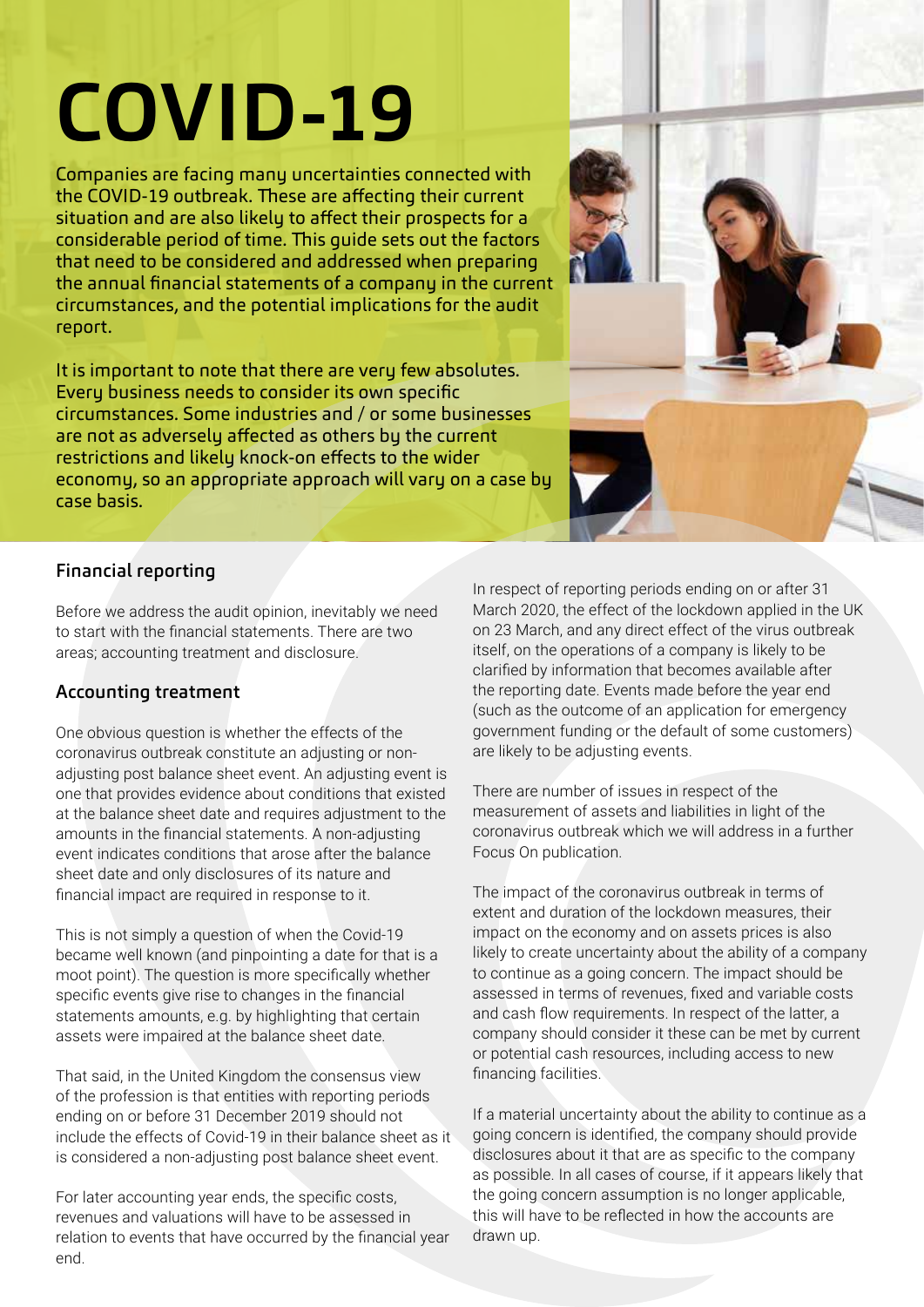#### Disclosure

Regardless of the accounting treatments, it is almost certain that any set of financial statements will need to include some disclosure of the impact of Covid-19.

In most cases, there will need to be disclosure within the Financial Statements referring to Covid-19 in the following:

- Strategic Report (if applicable);
- Directors' Report;
- Accounting policies;
- Other notes

The exact wording (both with reference to going concern and other matters) will vary on a case by case basis but we can help you with this.

#### Auditors' reports

The decision diagram we use as auditors has not changed as a result of Covid-19 and every audit report will continue to include some reference to going concern. What will be different in a lot of cases will be the conclusion we draw and the subsequent disclosure and / or opinion in our report.

We summarise the possible outcomes in the table below:

| Going concern                                                                                                                                                  | <b>Section of Audit report</b>                     | <b>Other comments</b>                                                                                                                                                                                                                                                                                                                   |
|----------------------------------------------------------------------------------------------------------------------------------------------------------------|----------------------------------------------------|-----------------------------------------------------------------------------------------------------------------------------------------------------------------------------------------------------------------------------------------------------------------------------------------------------------------------------------------|
| No material uncertainty                                                                                                                                        | "Conclusions relating to<br>Going Concern"         | Whereas this would previously have been the most common<br>outcome, we anticipate this will be rare (but not unheard of) in<br>the current circumstances.                                                                                                                                                                               |
| Material uncertainty -<br>properly disclosed                                                                                                                   | "Material Uncertainty related<br>to Going Concern" | This will be very common but management and auditors will<br>often have to work hard to be satisfied that the entity is still,<br>on balance with the current information available, a going<br>concern.                                                                                                                                |
|                                                                                                                                                                |                                                    | The exact wording will vary on a case by case basis.                                                                                                                                                                                                                                                                                    |
| Material uncertainty -                                                                                                                                         | Qualified or adverse opinion                       | This will continue to be extremely rare (as we will work with                                                                                                                                                                                                                                                                           |
| not properly disclosed                                                                                                                                         |                                                    | you to ensure there is adequate disclosure).                                                                                                                                                                                                                                                                                            |
| Not a going concern<br>- accounts prepared<br>on the going concern<br>basis                                                                                    | Adverse opinion                                    | Again, we hope this is very rare.                                                                                                                                                                                                                                                                                                       |
| Not a going concern -<br>accounts prepared on<br>that basis                                                                                                    | "Emphasis of matter"                               | There will be more situations where the management and<br>auditors will agree that the entity is either not able or not<br>intending to continue as a going concern.                                                                                                                                                                    |
| The two main decisions above are:<br>Whether or not the going concern assumption is<br>appropriate<br>If it is, whether or not there is a material uncertainty |                                                    | In making these decisions, the starting point will be what<br>has management done:<br>firstly to develop and implement mitigating actions<br>and processes to ensure the survival of the entity,<br>and;<br>to obtain reliable and relevant information with which<br>to assess the appropriateness of the going concern<br>assumption. |